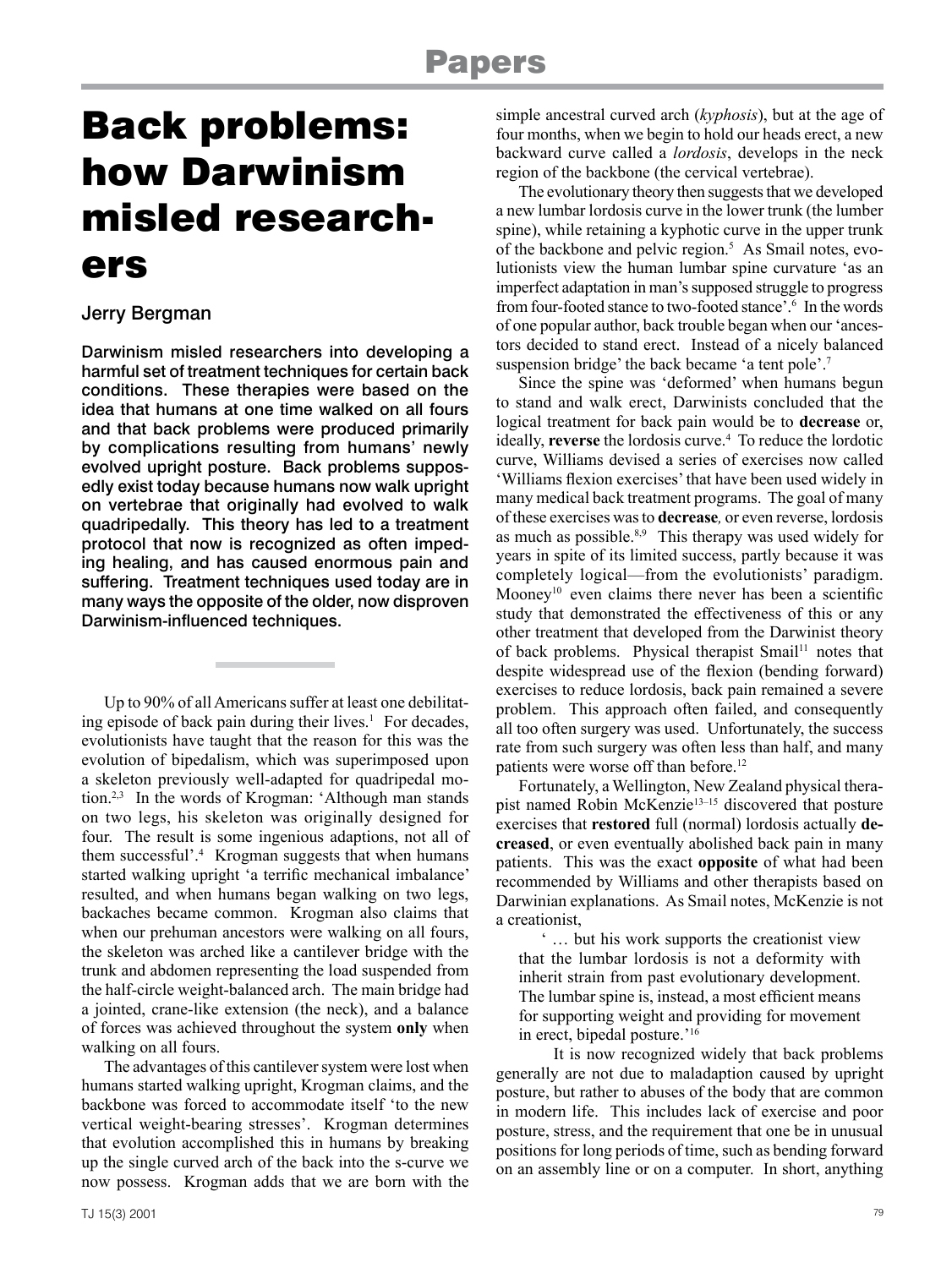which **decreases** normal lordosis causes problems. Other major factors that lead to back problems are bone deterioration that can affect the back, smoking (which contributes to osteoporosis) and obesity.17

One indication that modern society is largely to blame for back problems is the finding that physicians in Third World countries rarely report chronic back pain.<sup>10</sup>

The Darwin-based Williams' theory also recommended extra rest and sleep to deal with back pain, which resulted in placing patients on bed for weeks at a time. Now **exercise** (including brisk walking) and normal sleep patterns are recommended. Research by Sobel and Klein has found that walking was highly beneficial in the vast majority of cases and helpful in the long term for 98% of the 500 cases they studied.18 Modern treatment is designed to improve both sitting and standing postures, educate patients in correct lifting mechanics, develop good sleep habits, use a firm-butcomfortable mattress, and most important, to stay in shape with regular physical exercise (including both moderate muscle building and a stretching program). Exercise allows a maximum number of muscles to carry the weight rather than just a few, the latter of which invariably triggers a set of forces that can affect back health adversely. Furthermore, stretching allows for flexibility so the back system can function correctly. Based on an evaluation of the therapy effectiveness of close to 500 low-back-pain patients, Cornell University medical school professor Willibald Nagler concluded that in the vast majority of cases, exercises can treat even severe back pain.19 In a review of the literature, the Baptist Medical System Back School notes that research 'has shown conclusively that exercise and correct body mechanics is the best prevention'.20

The conclusion that back problems are not due to our alleged evolutionary past is now accepted by evolutionists and creationists alike. Professor of osteopathy and Darwinist David Shuman and his co-worker suggest that there is

' … no question [that] … the human back, given proper care and rightly understood, is an astonishingly effective mechanism. As much as the more frequently lauded human brain, the human back is the hallmark of our true nobility and a major factor in the … supremacy of … man.'21

They conclude that:

' … given proper care, a fair shake, and just a little understanding, your back will take on any job you ask of it … . When it fails, in practically all of the more severe cases the failure is due to some sort of weakness.'21

Modern research has found that back problems are due largely to lack of exercise, a highly sedentary lifestyle and, in some cases, an inherited weakness. This 'truly marvelous hunk of machinery, an amazingly durable arrangement ready to serve the purposes of a ditch digger or a banker, a prizefighter or a stenographer, equally well' requires only regular maintenance.<sup>22</sup>

## Modern treatment

The use of treatment therapies that regain normal lordosis has gradually found acceptance in the world medical community.23 Controlled scientific research has supported the McKenzie approach in comparison with other approaches, including the old evolutionary-based Williams approach.<sup>24–29</sup> It is now widely recognized that by teaching patients to maintain lumbar lordosis via use of back support and exercise, pain can be markedly reduced, and that in many cases full healing can occur, even of a herniated disk.<sup>30</sup> However, symptoms may be totally or partially removed, but the degenerate 'aging' process is not reversed. To maintain a lordotic curve, many authorities now recommend moderate lordotic support by use of a long round pillow called a lumbar roll.<sup>31</sup> As a result, many chairs and automobile power seats now have built-in lumbar support systems.

In short, we used to 'blame evolutionary design for our back problems'—specifically the 'claim that the spinal column originally evolved to support people who didn't stand upright and walk on two legs'.<sup>32</sup> Now we know, and recent studies support this conclusion, that 'our back problems result from our modern, sedentary style of living. This is good news—it means that you can prevent most back problems by learning habits and taking actions that will help your back stay healthy'.<sup>32</sup>

This insight is reflected, for example, in the training of Olympic weight lifters who learn to maintain the natural curve of their backs while lifting in harmony with the Mc-Kenzie theory and in contradiction to the Darwinist-based Williams theory. No doubt the therapy that developed from evolutionary assumptions has caused a great amount of not only back pain, but also permanent back injury, and likely has motivated surgery that may have resulted in more harm than good. The Baptist Medical System Back School manual notes that one of 'the **major** contributors to back pain (emphasis theirs)' is stress and fatigue and that the most common cause of lower back pain is

'a sudden bending or lifting during a period of extreme tension or fatigue. The back is the focus of stress for some people. As soon as they are feeling pressure and anxiety about some event in their lives, the back responds by "going out".'33

Further research has also found that some muscles function for movement, others serve to protect the integrity of joint structures. Richardson *et al*. 34 have found that a major problem often involved in back problems is a breakdown in the small intrinsic muscles of the spine and/or in the manner in which their activity is controlled. They have developed an exercise program to strengthen these muscles, a program that they have experimental evidence is highly effective in treating backpain.

## Why the Williams' theory was wrong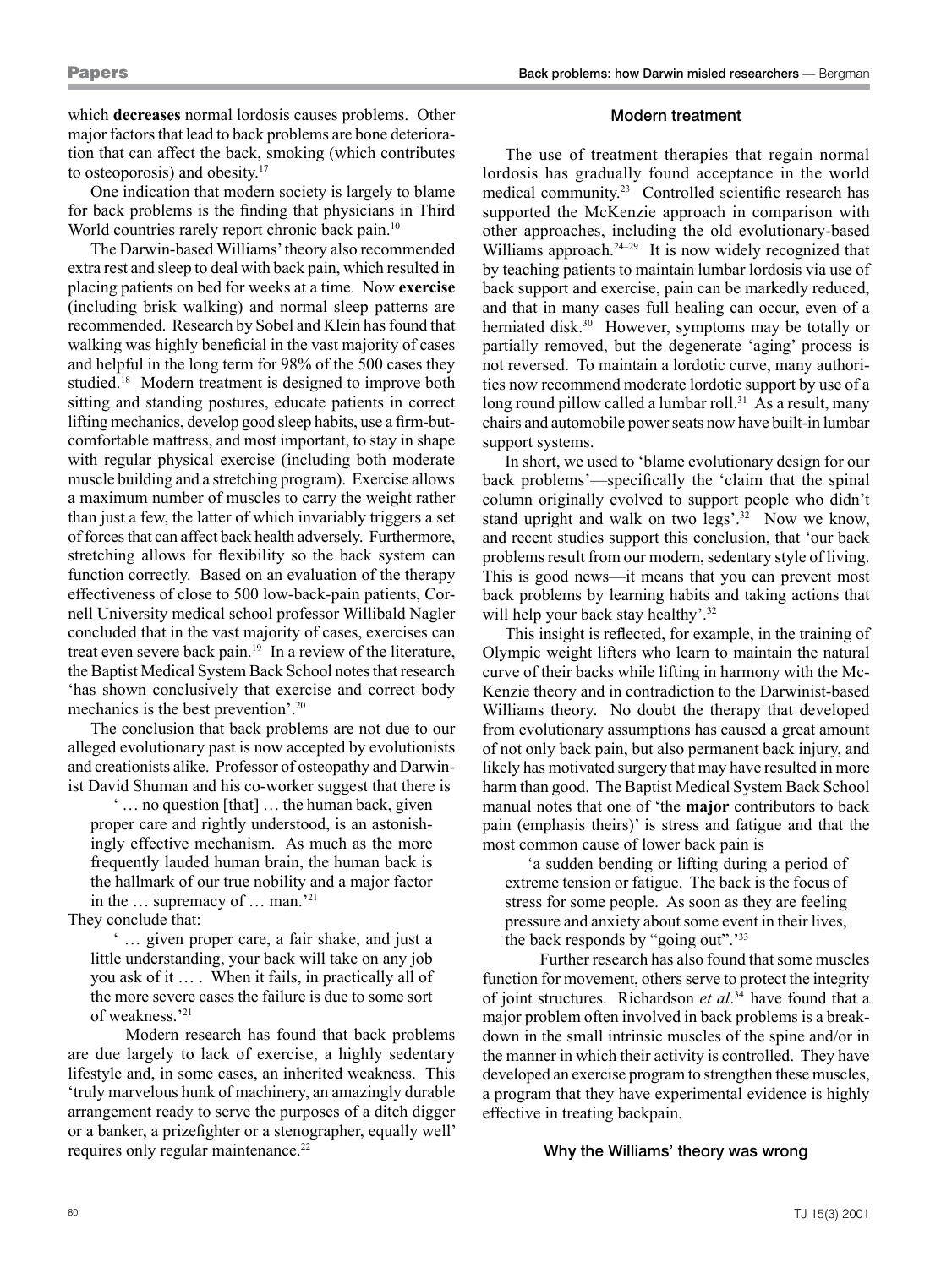

*The human spinal column view from the side (left) and the front (right). The curvature of the spine can clearly be seen with lordosis in the lumbar region and kyphosis in the thoracic region.*

Williams' treatment was based on the conclusion that simply standing up straight 'causes most low back problems',35 i.e. humans have back problems because of their erect posture, a posture 'different from that of any of earth's other creatures'.35 Many problems result from erect posture because humans are 'physically ill-equipped to walk upright'.35 Part of the solution, he concluded, is to walk with the body tilted forward. To achieve this forward posture, the individual must force the lumbar spine backward, thereby changing the weight distribution on the vertebral column. Williams also believes that walking upright is an 'extremely difficult skill to master'—which is why 'it takes a human child about three years to become an accomplished walker; whereas most other land animals become quite competent within the first few weeks following their birth'.<sup>35</sup> He compares the human's standing erect problems to trying to 'stand a soft drink bottle on its neck'.35

The reason for back problems, Williams stressed, is because the sacral area of an infant is curved the wrong way, i.e. backwards, which would be natural if humans walked on all fours (the vertebrae are similarly shaped in animals that walk on all fours). When walking upright, the feet still move forward, but the lower back is shifted **upward** instead of **forward**, producing the problematic lumbar hollow in the small of the lower back.

The theory suggests that, as a result of the s-curve produced in the back from walking upright using a back that evolved to walk on all fours, the distribution of weight is not even across the entire surface of each disk—and the uneven pressure forces the disk out at the posterior side. The result is a herniated disk where the disk annulus tears and the jelly-like disk luclevs protrudes or extrudes. Back pain usually results from this intervertebral disk being forced out, putting pressure on nerves, especially on the nerve roots which form the sciatic nerve in the buttocks and leg. In a child, the disk consists of a tough, gristly outer skin that surrounds the nucleus, which is a soft jelly-like substance.<sup>36</sup> With age, and loss of water, the outer substance becomes firmer until it is closer to the consistency of a wad of chewing gum.<sup>37</sup>

If the disk erupts in a child, the jelly-like substance exerts very little pressure on the nerve, and the disk is soon 'repaired' by the body. In an adult, the disk continually presses on the nerve, and is 'repaired' very slowly or may slowly shrink with time thereby reducing symptoms.38 The tear may heal, but the disk is far from normal. The body cannot put the 'jelly' back into the 'container' and seal it again to make it perfect. Consequently, and in accordance with Williams' Darwin-centered

theory, one should stay in bed, often for a considerable length of time, in order to allow the naturally defective spine time to 'repair' itself.

Williams asserts that mankind, in forcing the body 'to stand erect, severely deforms' the spine, 'redistributing body weight to the back edges of the intervertebral discs in both the low back and neck … . The fifth lumbar disk (and sometimes the fourth lumbar disc as well), ruptures', and the nuclear material 'ruptures into the spinal canal causing pressure on the spinal nerves'.<sup>39</sup> As mentioned previously, the solution Williams recommended was primarily to 'always sit, stand, walk, and lie in a way that **reduces** the hollow [or curved lordosis] of the low back to a minimum' (emphasis mine).40 This 'first command' is repeated throughout his classic textbook (for example, see pp. 24 and 35). Since he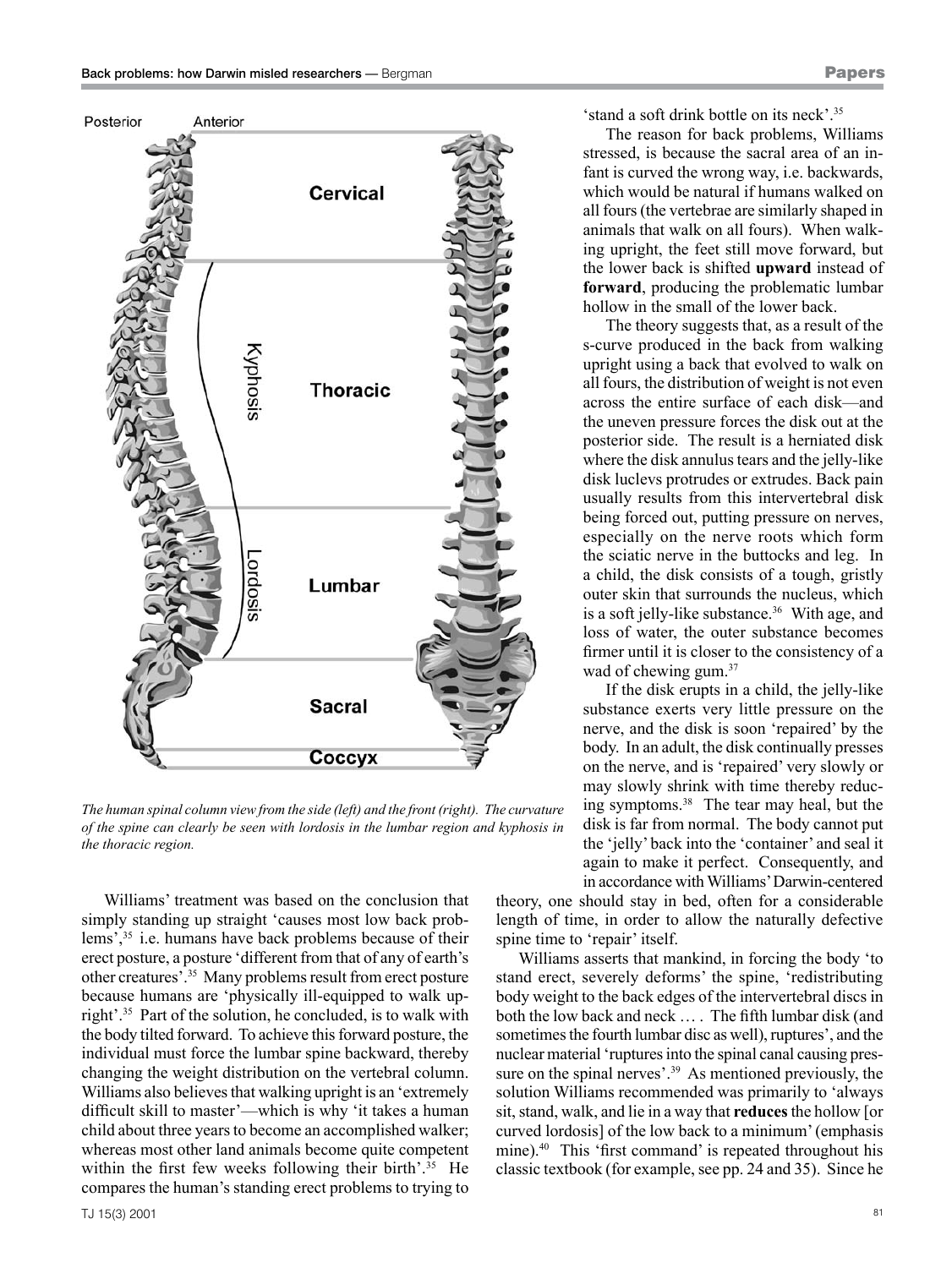concludes that 'the normal pressure of standing erect has caused one or both of the lowest two intervertebral discs to rupture', walking and even standing would be the worst thing one with back problems could do.<sup>41</sup>

This theory is often repeated by evolutionists in support of the view that humans evolved from ancestors that walked on all fours. The problem is that this theory, although logical from an evolutionary framework, is entirely wrong, which is why its application to solve back problems has produced an enormous amount of harm. It now is recognized that the curvature of the lumbar vertebrae is critically important for back health, and the problems do not result from **too much** curvature as Williams' theory states, but from **too little** curvature. The lordosis helps to **prevent** disk rupture by subjecting the disk to pressure to keep it in place. This is done by placing the body load directly over the central weight bearing axis through the hip joints, thus minimizing oblique or vertical shearing loads on lumbar disks, but still allowing movement of the spine.

Williams provides numerous drawings and illustrations of various ways that one can eliminate the lumbar lordatic curve. He even recommends a sitting position that normally should be assumed, a posture commonly called 'slumping.' This and many of the other postures he recommends are the **opposite** of what is recommended today (and some of the positions and therapies he recommends are now widely recognized as the **cause** of back problems). Williams also claimed that 'lying flat on the back also increases low back pain in many individuals'.42 Today, the recommendation is to sleep on one's back.

Williams even states 'two of the most popular forms of exercise—walking and jogging—are not recommended for low back pain sufferers, because most people, especially those in their middle and later years, walk or jog with a hollow in their low back'.<sup>43</sup> We now also realize that walking and similar exercise are often the **best** therapy for back problems.<sup>1</sup> It is also recognized that proper back care can relieve or minimize symptoms of a protruding and even a herniated disk 'in a large number of patients', but rarely does it remove them completely and permanently.<sup>30,28,44-46</sup> In the words of Caplan 'the body has an amazing ability' to heal a protruding disk.47

The fact that weight lifters routinely lift hundreds of kilograms without incident because they are in good physical shape also belies many of the assumptions behind the Williams argument. It also supports the conclusion that the reason back pain occurs in most cases is due to improper lifting, lack of exercise, inflammation, and/or weak back and abdominal muscles.48,49 The deep inner back and abdominal muscles act like the body's natural corset, supporting and stabilizing the spine to help the disks remain in position, and also equally distributing the weight, which enormously reduces the likelihood of disk protrusion.

## The use of back problems as proof of Darwinism

Back problems are often mentioned as proof of 'design flaws' in humans, and consequently are used by Darwinists as evidence for human evolution.<sup>50–52</sup> A typical example is Elaine Morgan who, in her 1994 book *The Scars of Evolution,* repeats the now-refuted conclusion that

... lower back trouble arises because the kink in the lumbar region of the spine makes it structurally weak and unstable. If extra strain is imposed on it, the lowest vertebrae is liable to slip backward along the slope of the next one up. Such displacements may bring pressure on the nerves emerging from the spinal column, giving rise to pain which may be eased or cured by rest, but is liable to reoccur.'53

Other evolutionists claim that 'our bodies deteriorate because they were not designed for extended operation … .'54 Specifically, they mention our upright posture that was 'adopted from a body plan that had mammals walking on all fours … our backbone has since adapted somewhat to the awkward change … .' They add that these evolutionary 'fixes do not ward off an array of problems that arise from our biped stance'.<sup>55</sup> Price<sup>56</sup> proposes that one of the most persuasive evidences for evolution is what he calls the 'problems of human design'. This argument was summed up by one of the leading modern Darwinists as follows:

'If you were going to design a two-legged creature from scratch, rather than fashion one out of a four-legged creature, you'd do a better job than was done with us. (That's why so many of us have back trouble.)'<sup>57</sup>

One major problem of poor human design that Price mentions is back problems.<sup>58</sup> And, as pointed out by Woodmorappe,<sup>59</sup> dysteleological arguments (attempts by evolutionists to deny the existence of a Designer by calling attention to supposed flaws in living things) are presented to side-step the central issue. In this case, Darwinists try to shift the focus from the real issue, *viz*., how spine-bearing creatures could have evolved from spineless ones (a position for which no substantive evidence exists), to why our Designer designed a human spine in its current form.

This commonly used argument for Darwinism is actually a theological argument, the reverse of Paley's watch argument—which tries to prove a Designer by demonstrating design in nature. The evolutionists' argument endeavors to demonstrate that God does not exist by documenting supposedly poor design in humans. Dembski<sup>60</sup> notes that the modern knowledge of anatomy has shown that in this area, Darwinism is without merit. Another problem for evolutionists is that animals that walk on all fours can also have some of the same back problems as humans.<sup>61–66</sup>

What about cases in which a person does exercise properly and otherwise takes care of their back and still suffer backpain? Some evidence exists that a mutation is responsible at least for some forms of back problems,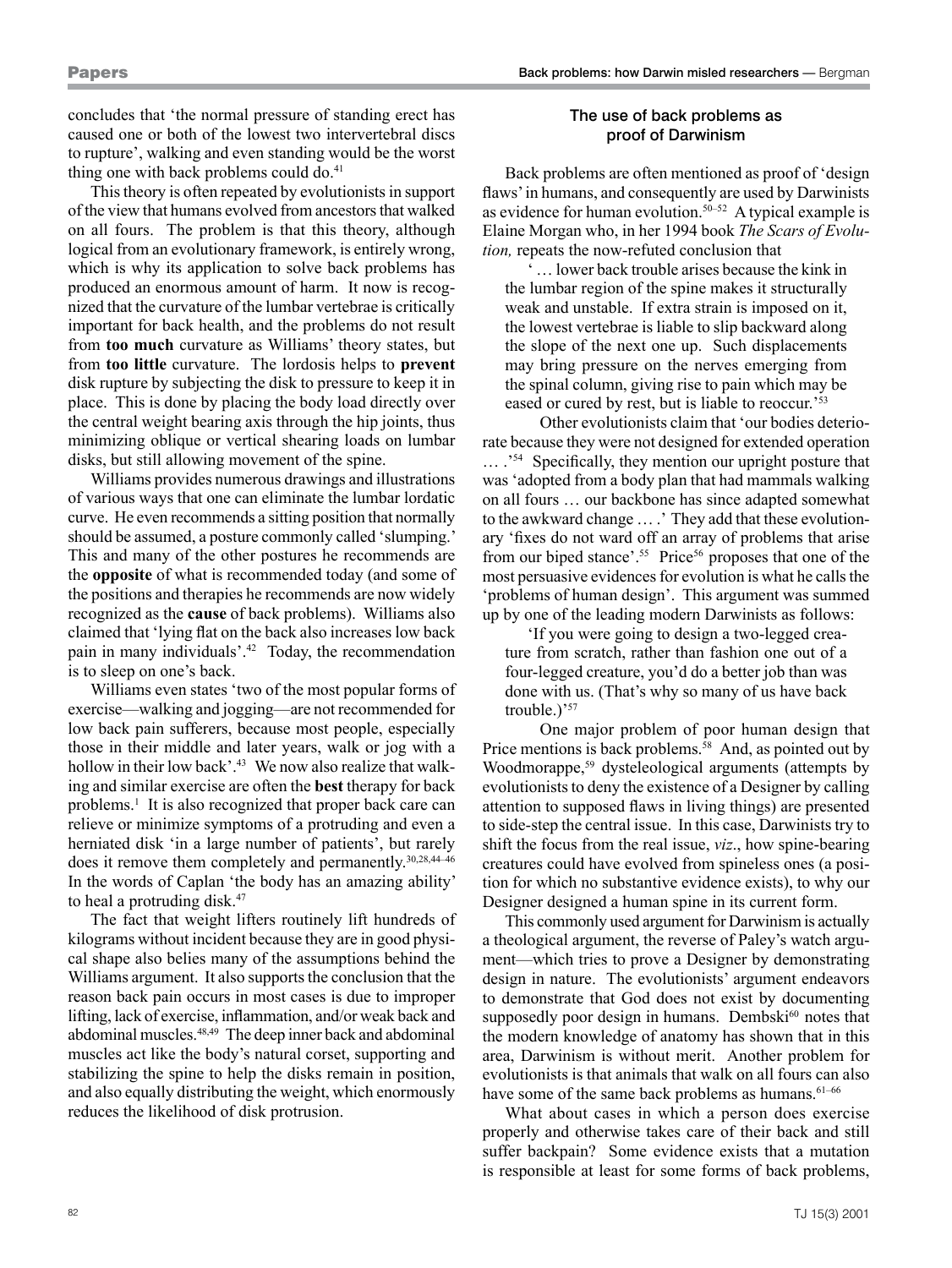specifically intervertebral disk conditions and sciatica.<sup>67</sup> The further we move from the Fall the greater becomes the mutational load and the more likely 'poor mutations' for disk strength and longevity become the norm rather than the occasional.

### **Conclusions**

The Williams theory is only one of many examples of evolutionary reasoning which, although seemingly convincing (and a reading of Krogman's article shows that they were very convincing, even to some creationists), are wrong. The late Verna Wright, then co-director of bioengineering at Leeds University, called the claim that upright posture is the culprit for frequent back problems in humans 'nonsense'.68 The Williams therapeutic approach may be appropriate for certain abnormalities, such as spinal stenosis found in older people. Nevertheless, someone who has experienced back problems usually can detect very quickly that many of the positions Williams recommends are those that **cause** back problems, and many of the ones he claims are 'incorrect' actually can help solve the problem.

This misleading theory of back pain causation and treatment has caused untold suffering and possibly permanent damage to millions of people. In many cases, conscientious long-term utilization of the McKenzie approach has been highly effective in alleviating the problem, whereas use of the Williams' approach was often a total failure.

This is only one of many examples where Darwinism has misled research, and has produced conclusions that have resulted in much harm.

### Acknowledgements

 I wish to thank Melanie Steinke, Bert Thompson, Sara Gilbert, Clifford Lillo, Scott Gilbert, David Demick and John Woodmorappe for their insights and comments on an earlier draft of this article.

#### References

- 1. Goldmann, D. and Horowitz, D., *American College of Physicians Guide to Back Pain*, Dorling Kindersley, New York, 2000.
- 2. Gracovetsky, S.A., Function of the spine from an evolutionary perspective; in: *Volume 1, The Lumbar Spine, 2nd Edition*, W.B. Saunders Company, Philadelphia, pp. 259–269, 1996.
- 3. Krames Communications, *Back Owner's Manual: A Guide to the Care of the Low Back*, illustrated by Fran Milner, Krames Communications, Daly City, CA, Sixth Printing, 1986.
- 4. Krogman, W.M., The scars of human evolution, *Scientific American*  **185**(6):54–57, 1951; p. 54.
- 5. Tuttle, R. (Ed.), *The Functional and Evolutionary Biology of Primates*, Aldine Atherton, Chicago, 1972.
- 6. Smail, R., Oh, my aching back! *Creation* **12**(4):20–21, 1990; p. 20.
- 7. Ratcliff, J.D., *Your Body and How it Works*, Delacorte Press, New York, pp. 227–228, 1975.
- 8. Williams, P.C., *The Lumbosacral Spine; Emphasizing Conservative Management*, McGraw-Hill Book Company, New York, 1965.
- 9. Ishmael, W.K. and Shorbe, H.B., *Care of the Back*, J.B. Lippincott Company, Philadelphia, 1960.
- 10. Mooney, V., Introduction to McKenzie, Ref. 31.
- 11. Smail, Ref. 6, p. 20.
- 12. Berger, E., Late postoperative results in 1,000 work related lumbar spine conditions, *Surgical Neurology* **54**(2):101–106, 2000.
- 13. McKenzie, R., *Mechanical Diagnosis and Therapy for Low Back Pain: Toward a Better Understanding*, Spinal Publications, Waikanae, New Zealand, Saunders, Philadelphia, 2nd Edition, 1996.
- 14. Jacob, G. and McKenzie, R., Spinal therapeutics based on responses to loading; in: Liebenson, C. (Ed.), *Rehabilitation of the Spine: A Practitioner's Manual*, chapter 12, Williams and Wilkins Baltimore, 1996.
- 15. McKenzie, R. and Kubey, C., *7 Steps to a Pain-Free Life: How to Rapidly Relieve Back and Neck Pain Using the McKenzie Method*, Dutton, New York, 2000.
- 16. McKenzie, R. *The Cervical and Thoracic Spine: Mechanical Diagnosis and Therapy*, Spinal Publications Ltd., Waikanae, New Zealand, 1990.
- 17. Clements, H., *What to do about a 'Bad Back' and Disc Trouble*, W. Foulsham & Co. Ltd., London, 1968.
- 18. Sobel, D. and Klein, A., *Backache, What Exercises Work*, Barnes and Noble, New York, p. 136, 2000.
- 19. Sobel and Klein, Ref. 18, pp. vii-viii.
- 20. *Baptist Medical System Back School Handout*, p. 3, 1998.
- 21. Shuman, D. and Staab, G., *Your Aching Back and what You can do about It*, Gramercy Publishing Company, New York, p. 12, 1960.
- 22. Shuman and Staab, Ref. 21, pp. 13, 28.
- 23. Murtagh, J., Kenna, C. and Sorrell, C., *Back Pain and Spinal Manipulation: A Practical Guide*, Butterworth-Heinemann, Oxford, 2nd Edition, 1997.
- 24. Razmjou, H., Kramer, J.F. and Yamada, R., Intertester reliability of the McKenzie evaluation in assessing patients with mechanical low-back pain, *J. Orthopaedic and Sports Physical Therapy* **30**(7):368–383; discussion pp. 384–389, 2000.
- 25. Delaney, P.M. and Hubka, M.J., The diagnostic utility of McKenzie clinical assessment for lower back pain. *J. Manipulative and Physiological Therapeutics* **22**(9):628–630, 1999.
- 26. Foster, N.E., Thompson, K.A., Baxter, G.D. and Allen, J.M., Management of nonspecific low back pain by physiotherapists in Britain and Ireland. A descriptive questionnaire of current clinical practice, *Spine* **24**(13):1332–1342, 1999.
- 27. Samanta, A. and Beardsley, J., Low back pain: which is the best way forward? *British Medical J.* **318**:1122–1123, 1999.
- 28. Gillan, M.G., Ross, J.C., McLean, I.P. and Porter, R.W., The natural history of trunk list, its associated disability and the influence of McKenzie management, *European Spine J.* **7**(6):480–483, 1998.
- 29. Stankovic, R. and Hohnell, O., Conservative treatment of acute low back pain. A 5-year follow-up study of two methods of treatment, *Spine* **20**(4):469–472, 1995.
- 30. Nelson, B.W., Carpenter, D.M., Dreisinger, T.E., Mitchel, M., Kelly, C.E. and Wegner, J.A., Can spinal surgery be prevented by aggressive strengthening exercises? A prospective study of cervical and lumbar patients, *Archives of Physical Medicine and Rehabilitation* **80**(1):20–25, 1999.
- 31. McKenzie, R., *Treat Your Own Back*, Spinal Publications, 4<sup>th</sup> Edition, Waikanae, New Zealand, 1988.
- 32. Yost, G. (Ed.), *American Family Health Institute*: *Back Problems*, Springhouse Corporation, Springhouse, p. 4, 1986.